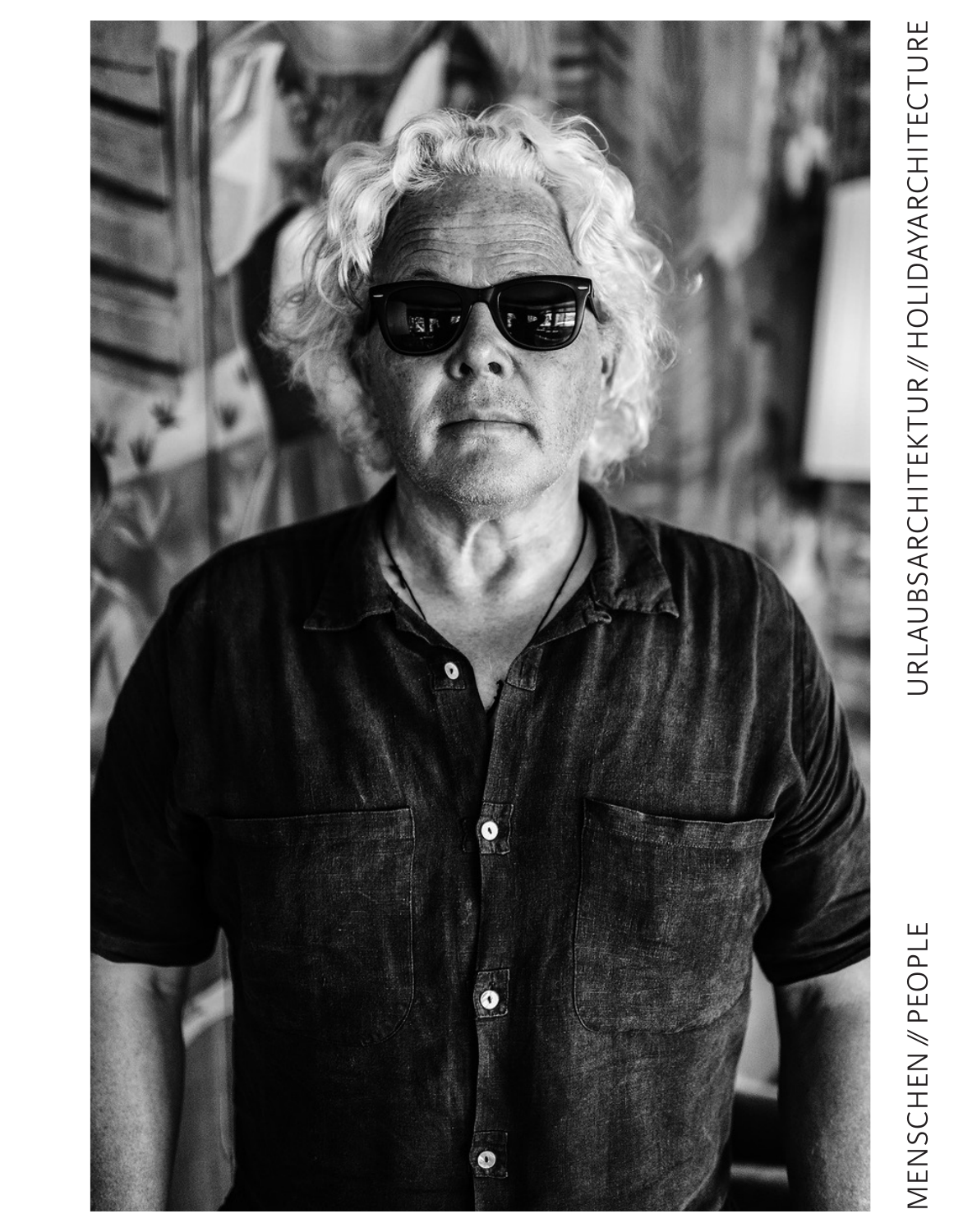## Editorial

#### **Menschen.**  Grandiose Destinationen. Und wer dahinter steckt.

Ausgabe #1 unseres Magazins stellt die Menschen, die hinter unseren Partnerhäusern stehen, in den Fokus. Wir lassen Gastgeber, Architekten, Designer und kreative Köpfe mit einer klaren Vision und außergewöhnlichen Ideen zu Wort kommen.

Was treibt sie an? Warum tun sie, was sie tun? Und wie machen sie das eigentlich genau? Was alle verbindet: Sie gehen in Resonanz mit sich und ihrer Umgebung und übersetzen persönliche Überzeugungen in Architektur und Urlaubsinhalte – authentisch, mutig, konsequent – nicht selten begleitet von Gegenwind, doch bestärkt und bestätigt vom Applaus ihrer Gäste.

Auf den folgenden Seiten stellen wir Ihnen die Sichtweisen und visionären Projekte einiger Menschen aus unserem Netzwerk vor und wünschen inspirierende Einsichten in mutige wie nachhaltig bereichernde URLAUBS-ARCHITEKTUR!

*Jan Hamer, Ulrich Stefan Knoll, Bri!a Krämer, Anke Steinweg und Kathrin Schmuck*

#### **People.** Grand destinations. And the people behind them.

Issue #1 of our magazine shines a spotlight on the people behind our partner houses. Throughout these pages we let the hosts, architects, designers and creative minds with a clear vision and innovative ideas have their say.

But what drives them? Why do they do what they do? And how do they do it? One thing they have in common is that they connect and resonate with their surroundings and translate their personal convictions into architecture and hospitality. Authenticity, courage, consistency – often in the face of strong headwinds – but strengthened and supported by the positive responses from their guests.

This magazine presents the perspectives and visionary projects of several members of our network. We are convinced you will be inspired by their insights, their knowledge, and their own bold and sustainably rewarding HOLIDAYARCHITECTURE.

*Jan Hamer, Ulrich Stefan Knoll, Bri!a Krämer, Anke Steinweg and Kathrin Schmuck*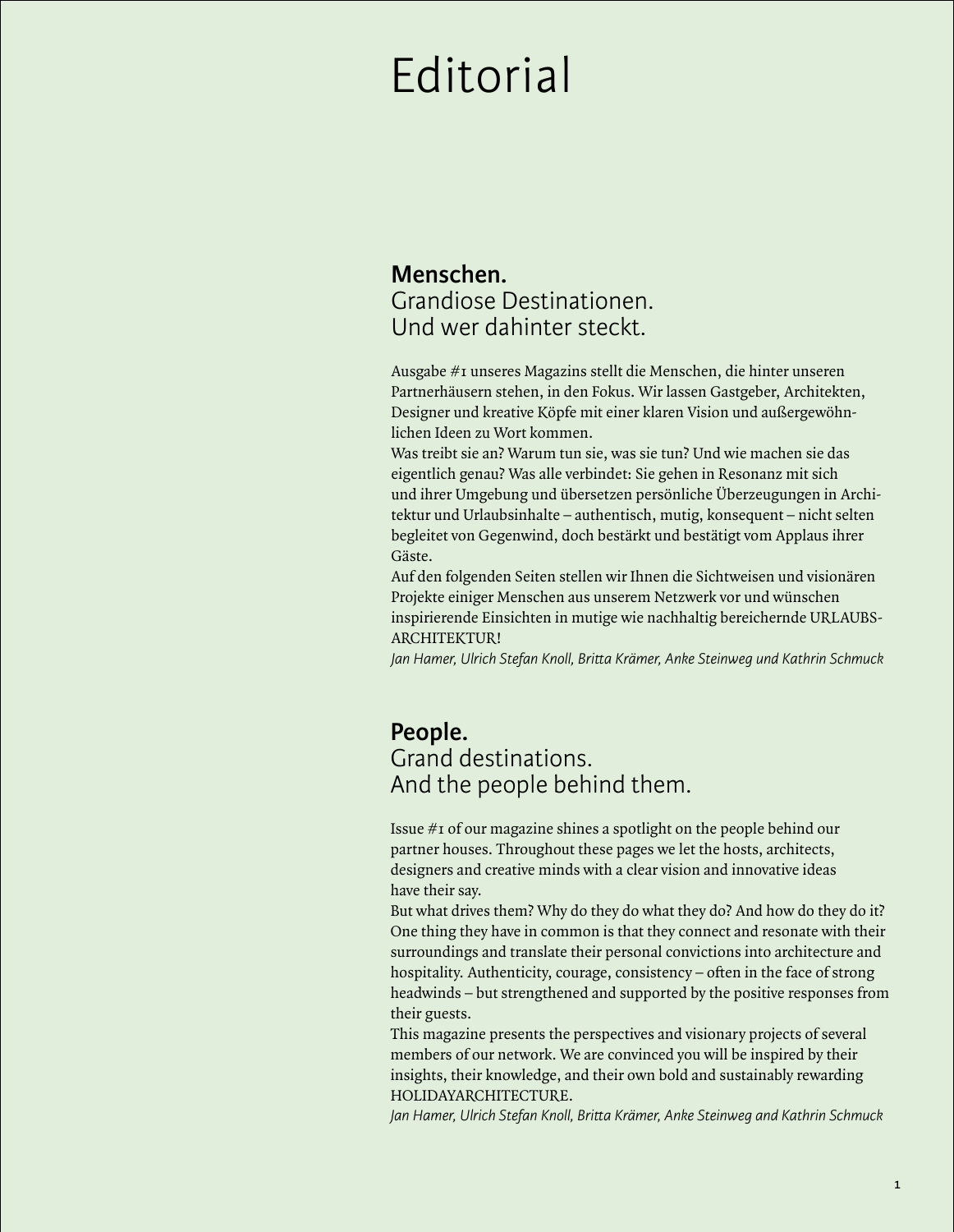# Inhalt ∕∕ Contents

- Editorial 1
- Inhalt ∕∕ Contents 5

#### Positionen ∕∕ Viewpoints *Statements zur Architektur und Gastkultur von … ∕∕ Essays on architecture and hospitality by …* 6

Ike Ikrath · Andrew Trotter · Mirko Mocatti · Marie-Thérèse & Ruairí de Blacam · Johanna Michel & Dirk Preuß · Carlos Fernandes & Nuno Lopes · Schgaguler bros. · Petz Scholtus & Mari Marañís Rodríguez

#### Perspektiven ∕∕ Perspectives *Besondere Menschen. Außergewöhnliche Konzepte. Einmalige Geschichten ∕∕ Unique characters. Striking concepts. Inspiring stories* 25

- Hausflüsterer: Das Kuća-Projekt des kroatischen Designers Boris Kajmak – Auf der Suche nach der verlorenen Zeit ∕∕ House whisperer: The Kuća project by Croatian designer Boris Kajmak – In search of lost time 26
- Temperamentsverstärker: Die Stararchitekten John Pawson und Claudio Silvestrin kehren nach Mallorca zurück – zum 30. Jubiläum ihres Neuendorf House ∕∕ Temperament amplifier: Star architects John Pawson and Claudio Silvestrin return to Mallorca – for the 30th anniversary of their Neuendorf House 32
- Ruinenreiz: Am Fuße der Westkarpaten vollbringt Designerin Daniela Hradilová kleine Wunder ∕∕ Not a conservation, but a conversation: At the foot of the Western Carpathians, designer Daniela Hradilová performs little miracles 38
- Vollpension: Die Rückkehr des Schriftstellers Alexander Gorkow ins Hotel seiner Kindheit ∕∕ Full board: The return of writer Alexander Gorkow to the hotel of his childhood 44
- Schwarmintelligenz: Über die Vorteile (und Tücken) des Genossenschaftsmodells ∕∕ Swarm intelligence: About the advantages (and pitfalls) of the cooperative model 50

#### UA Classics Als die Götter für sich selbst bauten: Le Corbusier am Cap Martin ∕∕ When the gods built for themselves: Le Corbusier at Cap Martin 56

- Glosse ∕∕ Commentary Thema verfehlt! ∕∕ Missing the point! 61
- Bildnachweis ∕∕ Image Credits Impressum ∕∕ Imprint 64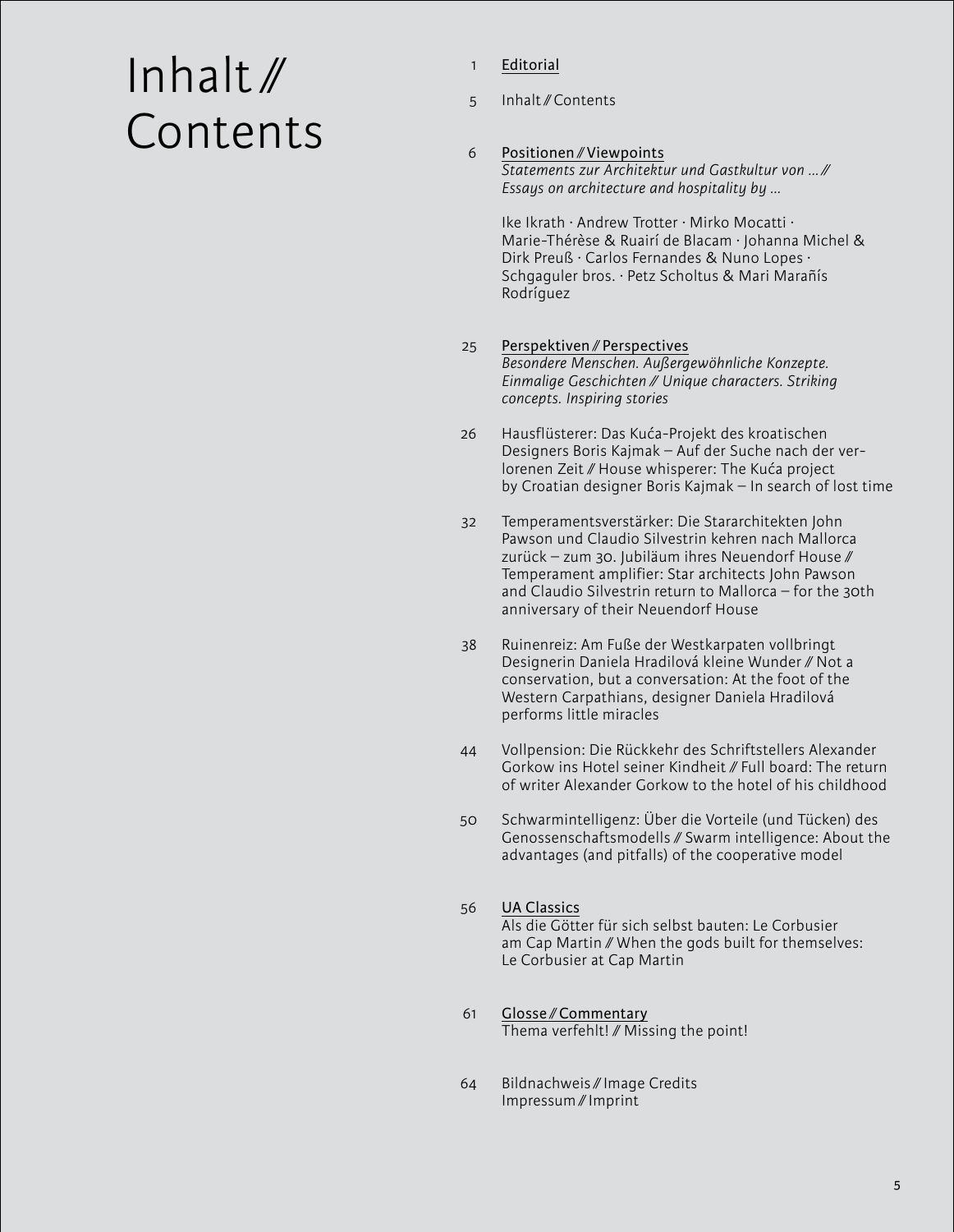## Positionen/ Viewpoints



Querdenker/ Lateral thinker



Raumwandler/ Space perceiver



Traditionserneuerer/ Tradition innovator



Gastgeberseelen/ Hosts at heart



Impulsgeber/ Instigators



Wertehüter/ Legacy guardians



Essenzialisten/ Essentialists



Visionärinnen/ Visionaries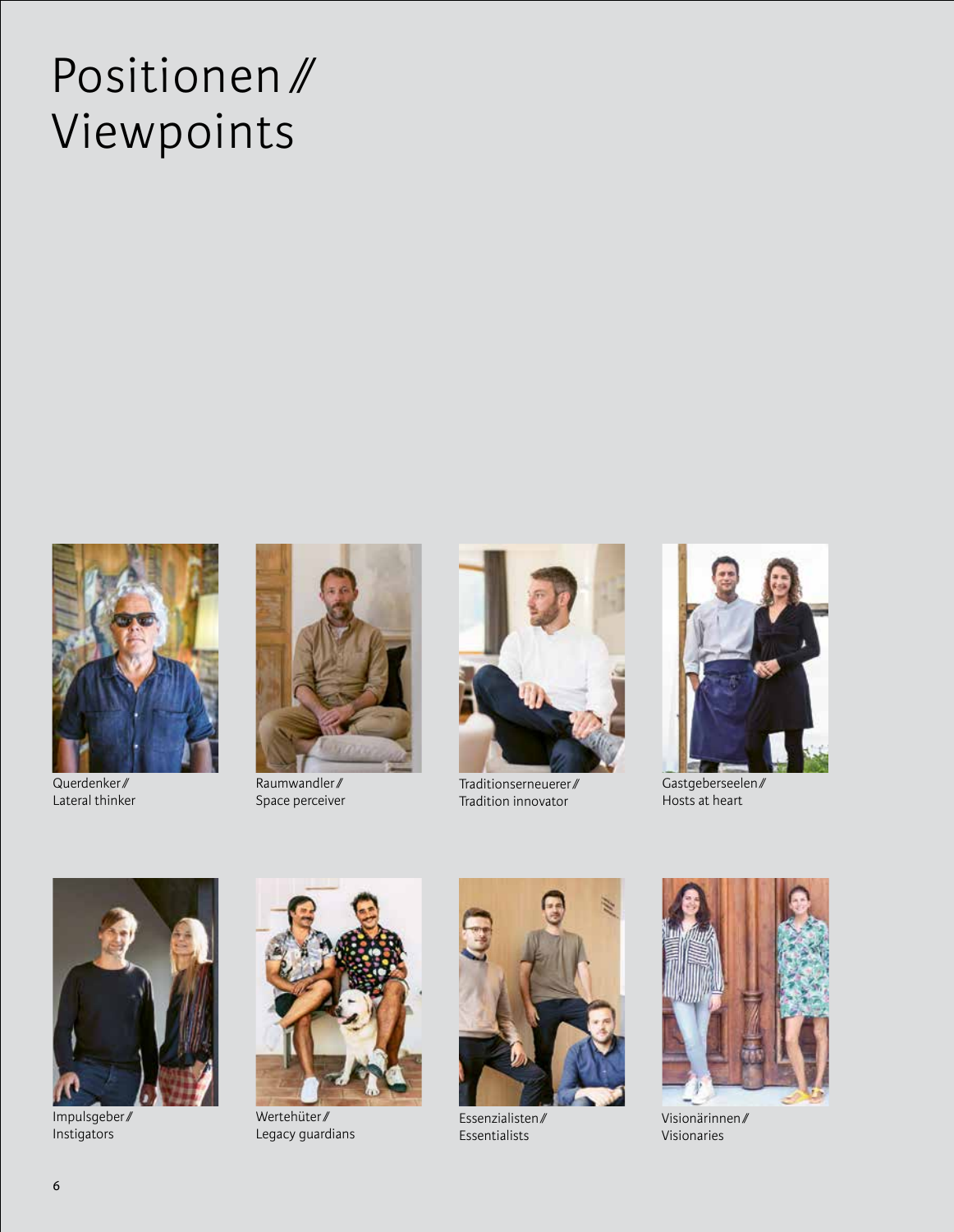Kurzstrecke –

Hier bringen unsere Partner auf den Punkt, was sie antreibt: in Bezug auf Ästhetik, Authentizität und stimmige Architektur. *Acht individuelle Positionen.*

Direct route –

Where our partners get to the heart of what drives them: with regard to aesthetics, authenticity and harmonious architecture. *Eight individual viewpoints.*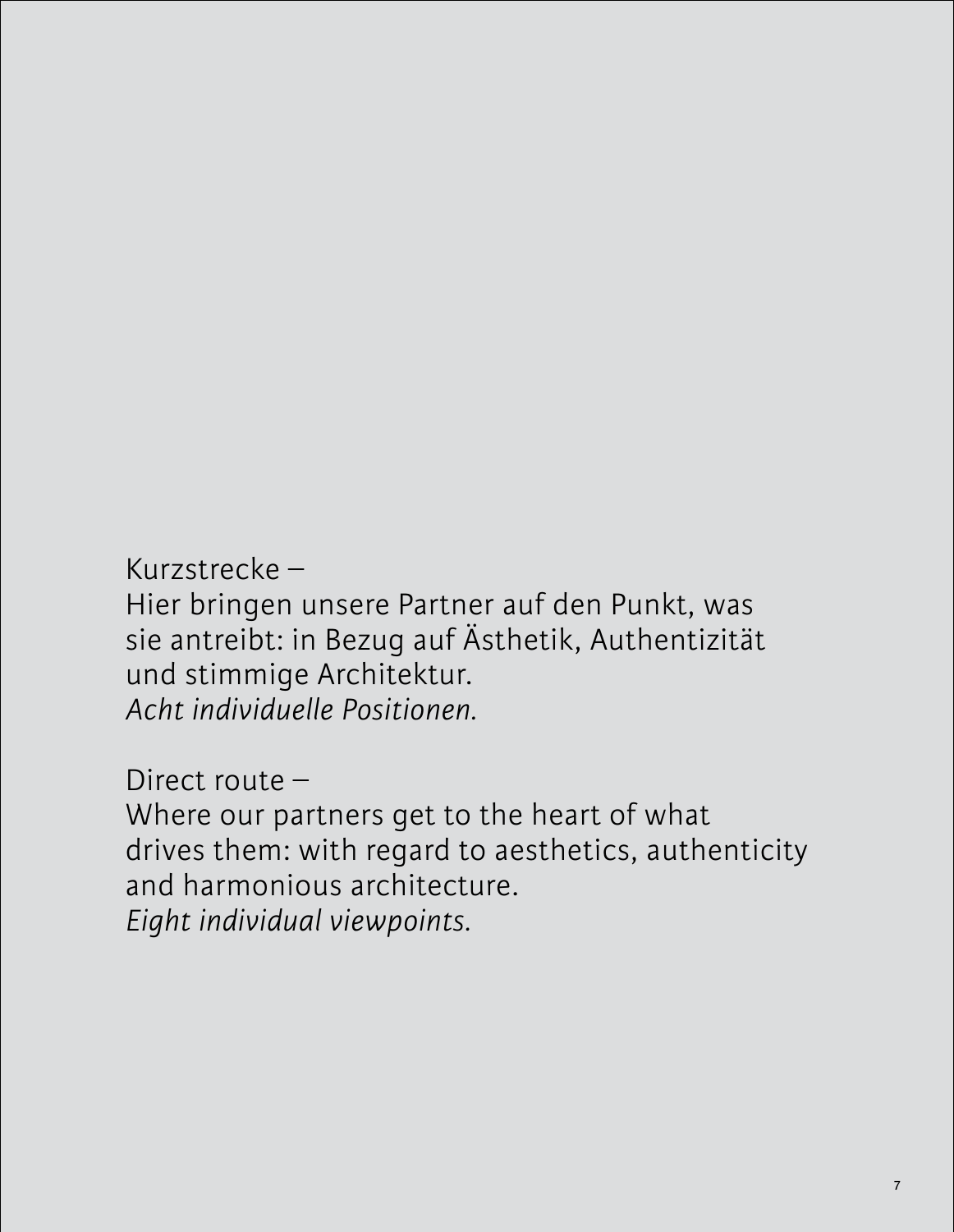## Perspektiven ∕∕ Perspectives

Langstrecke –

Dass es neben großer Erfahrung und Liebe zum Detail auch viel Mut braucht, um konsequent zu sein oder neue Wege einzuschlagen, ohne mit wertvollen Traditionen zu brechen, zeigen die folgenden Geschichten. Architektonisch und inhaltlich überzeugende Konzepte für den Urlaub zu schaffen, war und ist eine besondere Herausforderung – und wird es bleiben. *Fünf außergewöhnliche Perspektiven.*

Scenic route –

The following stories reveal that in addition to a good deal of experience and attention to detail, it also takes considerable courage to stay consistent or to break new ground without breaching valued traditions. To create convincing holiday house concepts in terms of architecture and content was and is a challenge. And it will stay that way. *Five unique perspectives.*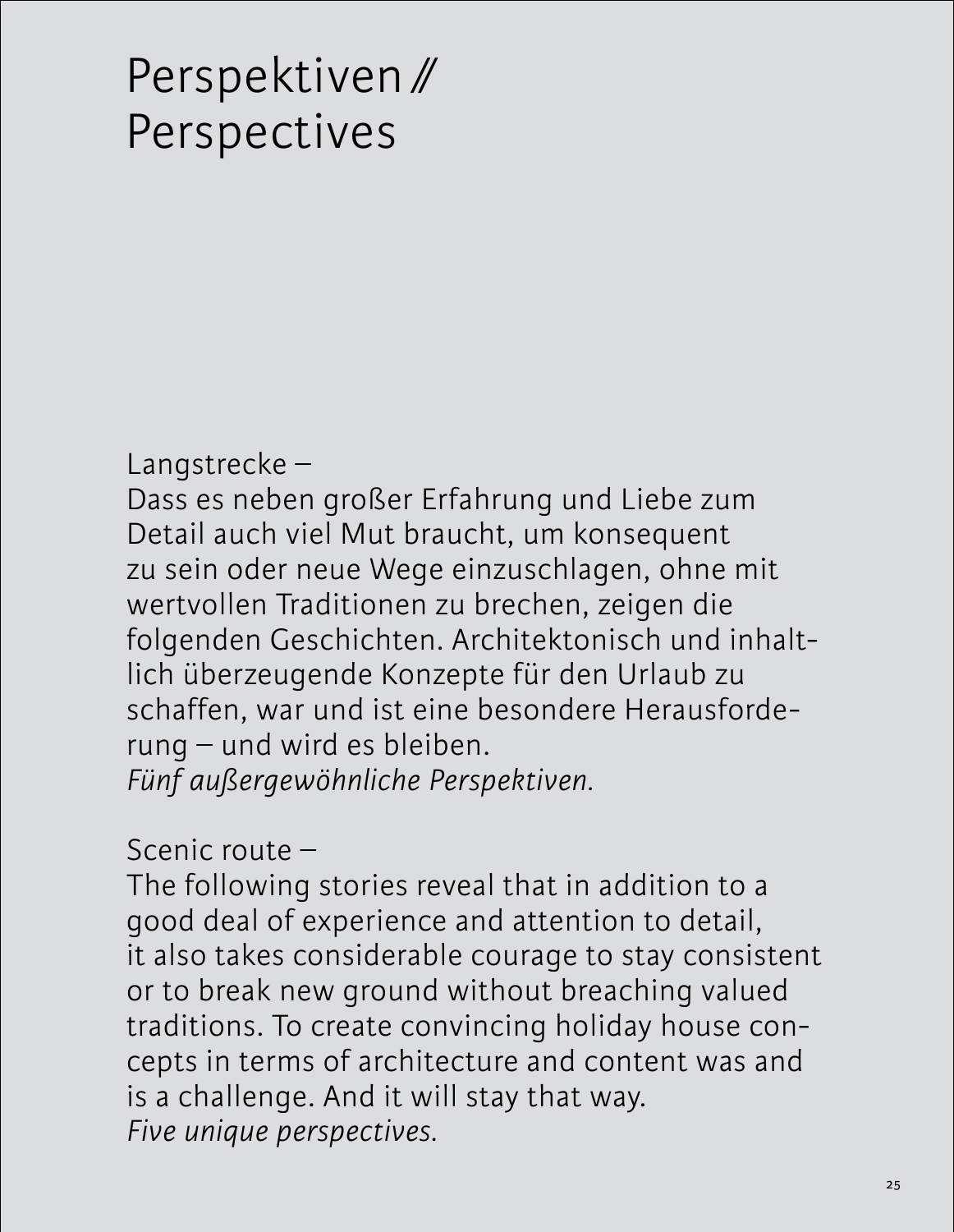

## Hausflüsterer ∕∕ House Whisperer

**Das Kuća-Projekt des kroatischen Designers Boris Kajmak – Auf der Suche nach der verlorenen Zeit The Kuća project by Croatian designer Boris Kajmak – In search of lost time**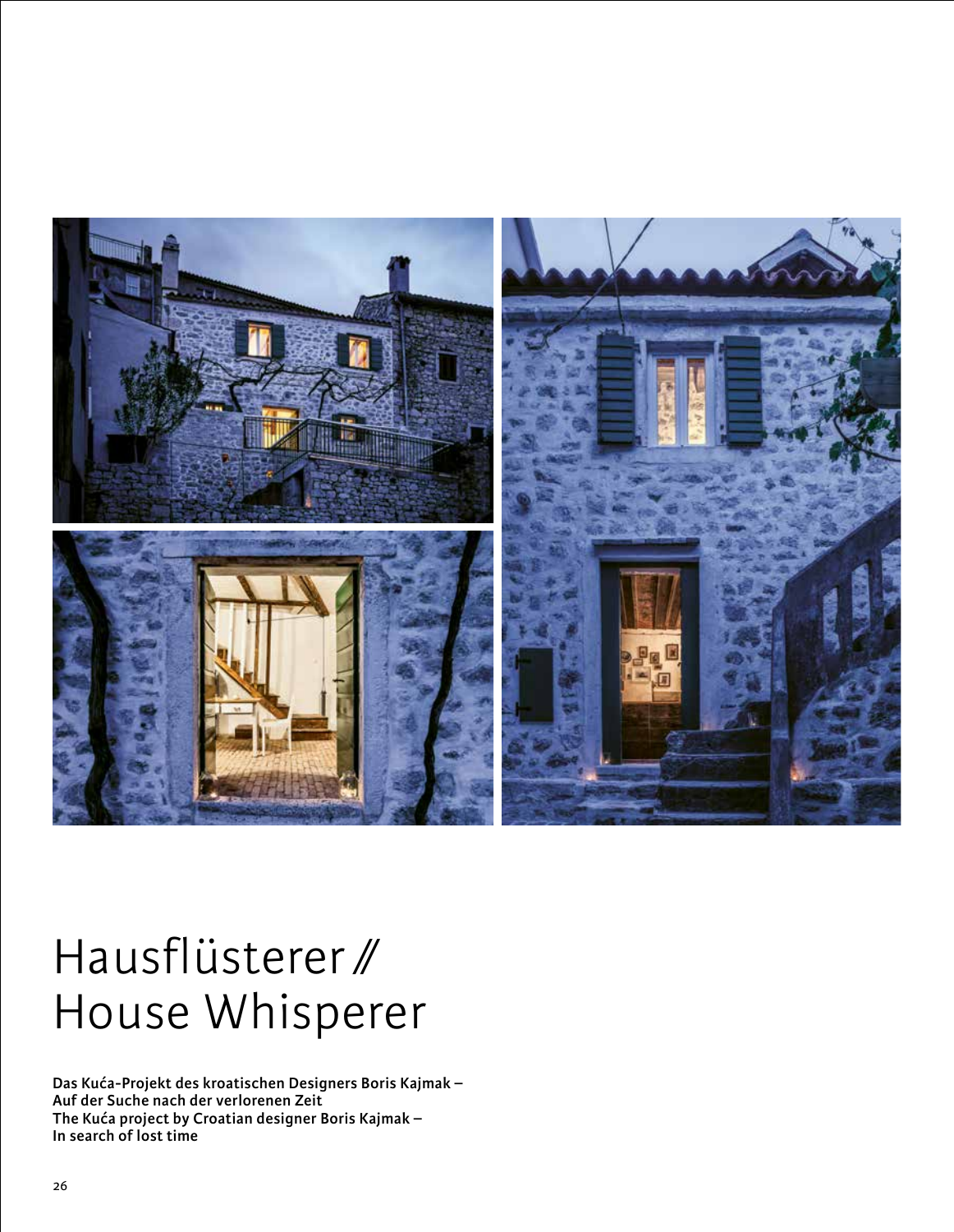ie spektakuläre Jadranska Magistrala beginnt in Italien in der Nähe von Triest und schlängelt sich an der Ostküste der Adria entlang bis nach Montenegro. Mehr als die Hälfte der Wegstrecke liegt in Kroatien und zählt zu den schönsten Küstenstraßen der Erde. Ab und an säumen verschlafene Fischerdörfer die Route, doch die meiste Zeit fährt man durch eine atemberaubend archaische und menschenleere Küstenszenerie: Steil, steinig, schroff, karg, zerklüftet und verkarstet sind hier die Klippen und die unzähligen Inseln, die wie Mondlandschaften inmitten des tiefblau funkelnden Meeres liegen. Dreht man den Kopf zur anderen Straßenseite, erhebt sich die wilde Bergwelt des Naturparks Velebit und lässt den Blick über einen gigantischen botanischen Garten und die imposante Silhouette des gleichnamigen Gebirgsmassivs schweifen. Die unmittelbare Nachbarschaft von Meer und Bergen ist eindrucksvoll und ihre Kontraste verschmelzen zu einer kontemplativen Weite. ie spektakuläre Jadranska Magistrala beginnt in Italien in der Nähe<br>von Triest und schlängelt sich<br>an der Ostküste der Adria entlang bis

Diese beeindruckende Berglandschaft im Rücken, versteckt sich an den Ufern eines abgelegenen Fjords das dalmatinische Novigrad: ein malerischer 542-Seelen-Ort, bekannt für seinen Fisch- und Muschelfang und dafür, dass er in Wirklichkeit nicht sonderlich berühmt ist. Die Straße, die nach Novigrad führt, endet hier und wer hierher kommt, tut es um des Ortes Willen. Novigrad hat keinen Durchlauftourismus, es versteckt sich klug vor den Massen und behütet sein beschauliches Leben innerhalb der alten Stadtmauern. Novigrad hat einen Charme, dem man sich nicht entziehen kann. Es liest sich wie ein Geschichtsbuch zur älteren und neueren Historie der Region. Wie ein Zeitreisender springt man auf der Zeitleiste der Ereignisse nach vorne oder nach hinten, je nachdem, in welche Gasse man einbiegt, durch welche Tür man schlüpft oder welche Steinstufen man erklimmt.

Entlang der Uferpromenade ducken sich kleine Steinhäuschen neben verfallene Herrenhäuser. Viele Fassaden zeigen noch heute die Spuren des Krieges der 1990er Jahre, der den Fischerort hart getroffen hat. Wer nach dem Krieg hierher zurückkehrte, hatte

he spectacular Jadranska Magistrala begins in Italy near Trieste and winds its way along the east coast of the Adriatic to Montenegro. More than half of the route lies in Croatia and is one of the most beautiful coastal roads in the world. Anyone who has ever been lucky enough to drive along it knows that this is no exaggeration. From time to time, sleepy fishing villages line the route, which often runs only a few metres from the water. But most of the time you drive through a breathtakingly archaic and deserted coastal scenery: steep, stony, rugged, barren, jagged and karstic cliffs and the countless islands that lie like lunar landscapes in the middle of the deep blue sparkling sea. If you turn your head away from the water to the other side of the E 64, the wild mountain world of the Velebit Nature Park rises up and offers a panoramic view of a gigantic botanical garden and the imposing silhouette of the mountain massif of the same name. The immediate proximity of sea and mountains is impressive and their contrasts merge into a contemplative expanse.

With this intriguing mountain landscape as a backdrop, hidden on the shores of a remote fjord with emerald green shimmering water, lies Novigrad: a picturesque Dalmatian town of 542 souls, known for its fish and shell fishing and actually for not being particularly famous. The road that leads to Novigrad ends here and whoever comes here does so for the sake of the place. It cleverly hides from the crowds and protects its tranquil life within the old city walls. Novigrad has a charm that cannot be ignored.

Wie ein Zeitreisender springt man auf der Zeitleiste der Ereignisse nach vorne oder nach hinten, je nachdem, in welche Gasse man einbiegt, durch welche Tür man schlüpft oder welche Steinstufen man erklimmt.

Like a time traveller, you jump forward or backward on the timeline of events, depending on which lane you turn into, which door you slip through or which steps you climb.

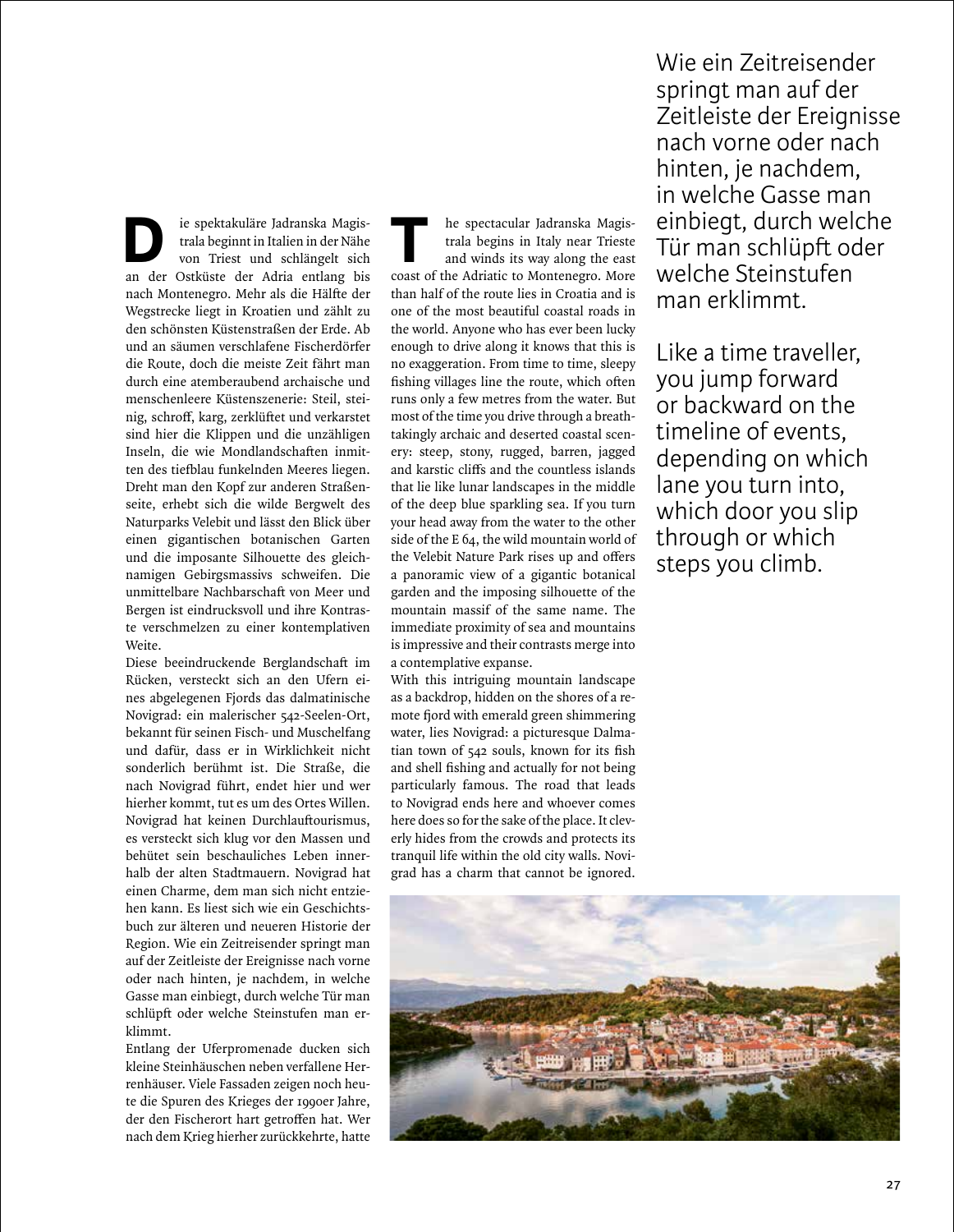## Temperamentsverstärker ∕∕ Temperament amplifier



**Die Stararchitekten John Pawson und Claudio Silvestrin kehren nach Mallorca zurück – zum 30. Jubiläum ihres Neuendorf House**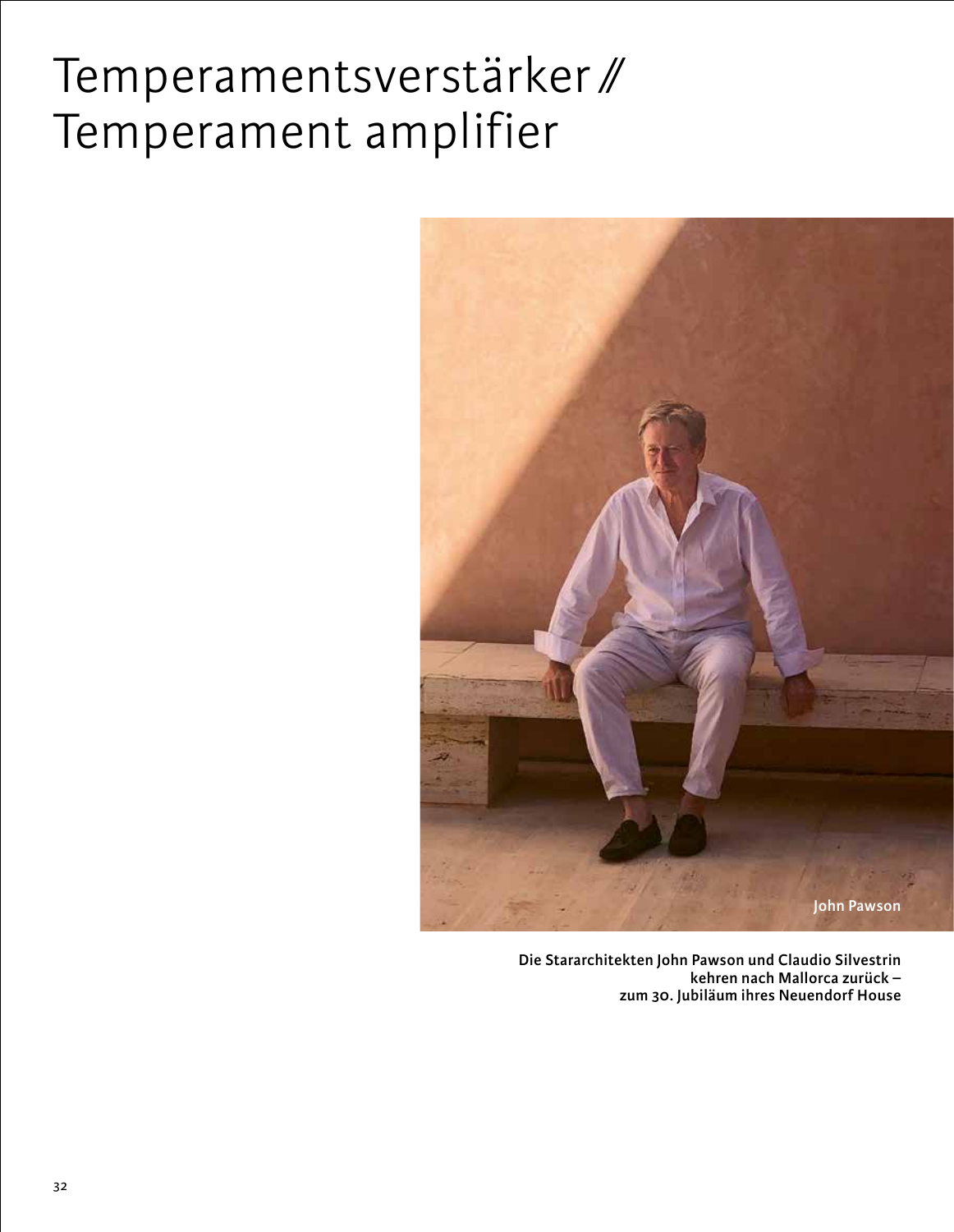

**The star architects John Pawson and Claudio Silvestrin return to Mallorca – for the 30th anniversary of their Neuendorf House**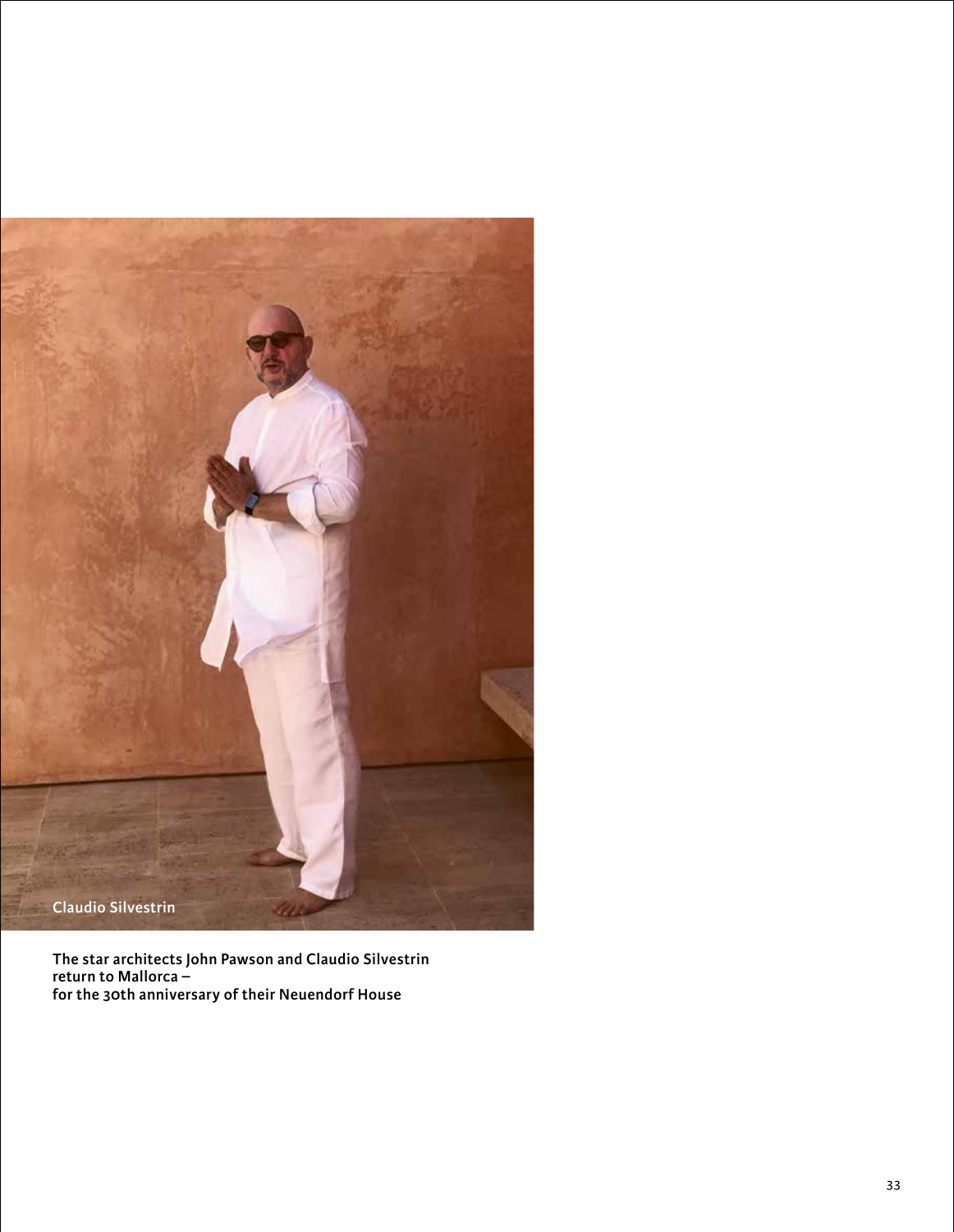## Ruinenreiz/ Not a conservation, but a conversation

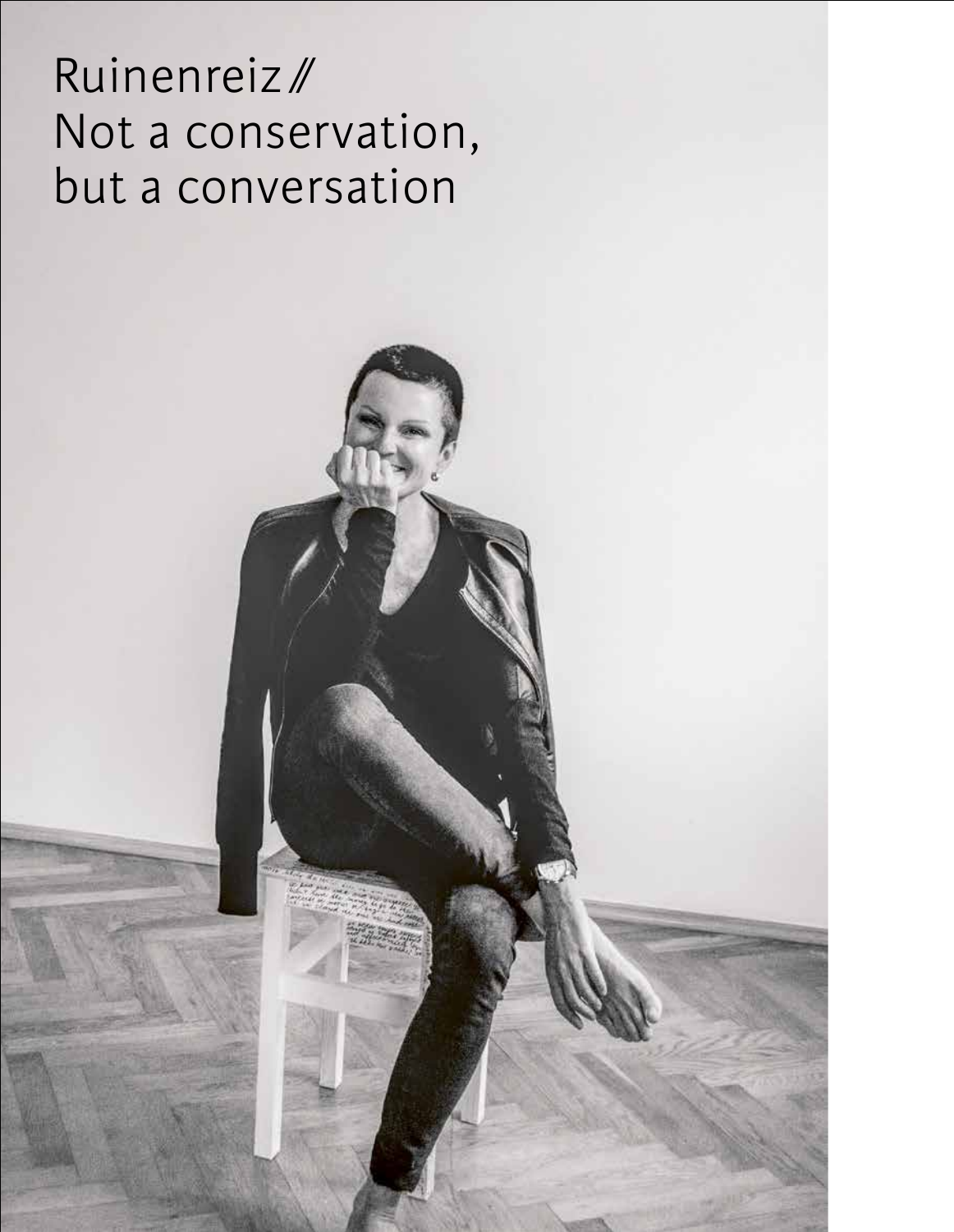*of the trees – those trees that we have plant ed – and further into that corner of the garden where a ball rolls ...*

*I will not shorten this path – how will the guests perceive, use this place? – I only inspire them, help them to connect with the place, in their own way."*

#### Living craftsmanship

In order to achieve all this in the case of Mezi Lukami, she will also resurrect the building with the help of high-quality traditional craftsmanship. She will transfer the house into the present and the future through subtle but e ffective additions.

Simple "ingredients" found on site – such as the predominant natural stone and wood elements – are selectively supplemented in harmony with the materiality of the building. Where the entrance hall used to be, the central living area of the house is now being created. Here a large couch will be placed as a stand-alone piece, from which one can let one's gaze wander along a new, unobtrusively set axis of vision.

The adjoining former passage between the main house and the stable will be completely glassed in. Here – as the centrepiece of every visit – there will be the dining table, from which you will have an almost limitless view of the surrounding meadows. This completely new scenery will be illuminated by lighting elements by some of the most famous Czech designers.

Similar plans for staging the opulent in simplicity exist for the kitchen. Thanks to a few inconspicuous and ingenious interventions, it will become an island of taste and fragrance, so that it feels more like being out in the garden rather than inside. Indeed, the garden: it will literally take over the house, interior and exterior space should merge as much as possible.

Thank God in the Beskydy Mountains there are still representatives of the various trades who understand the necessary traditional cra ft techniques. This is the only way to realise this demanding task at such a high level. It is a good thing that Daniela Hradilová has built up excellent relationships over many years and can rely on her "team".

*"If I could not fall back on a team of long standing and experienced craftsmen, I would never have dared to tackle this demanding task of renovating houses. I have known all those involved in Between Meadows for ten years – we feel at home in their workshops. And I am grateful for having all of them: at a time when traditional craftsmanship is disappearing,* 



*their art and passion for it is a kind of miracle. In my opinion, the greatest expertise is respect for the task, masterful work and pride in it, a sharp eye and strained hands – I take no one more seriously than people who embody it."*

We are very excited about the new house and are sure that it will be a complete success again. In this sense: Hodně štěstí – much success, Daniela!

#### **www.meziplutky.cz**

**Ulrich Stefan Knoll**,

URLAUBSARCHITEKTUR, PR Coordinator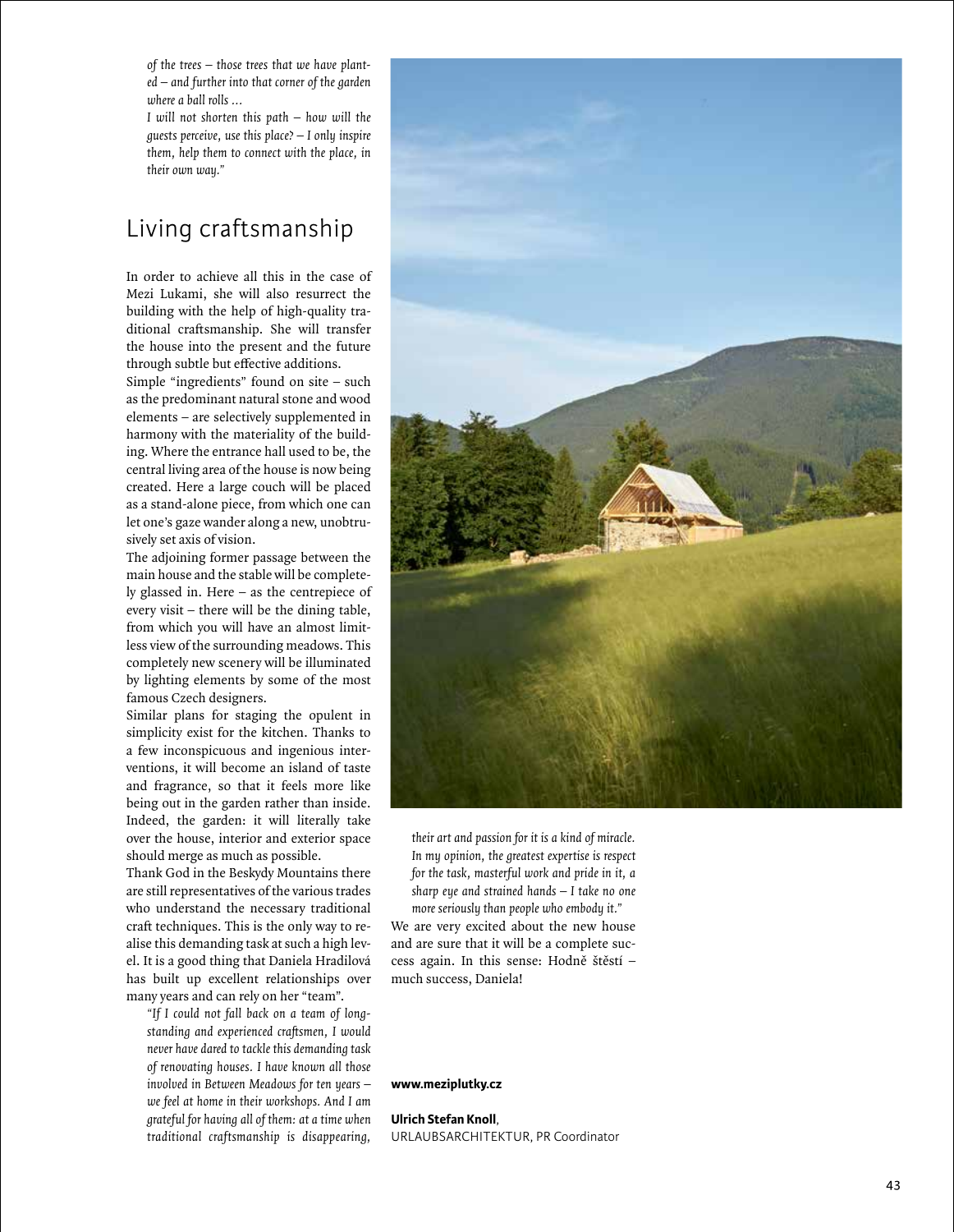# Schwarmintelligenz ∕∕ Swarm intelligence

A

**Über die Vorteile (und Tücken) des Genossenschaftmodells ∕∕ About the advantages (and pitfalls) of the cooperative model**